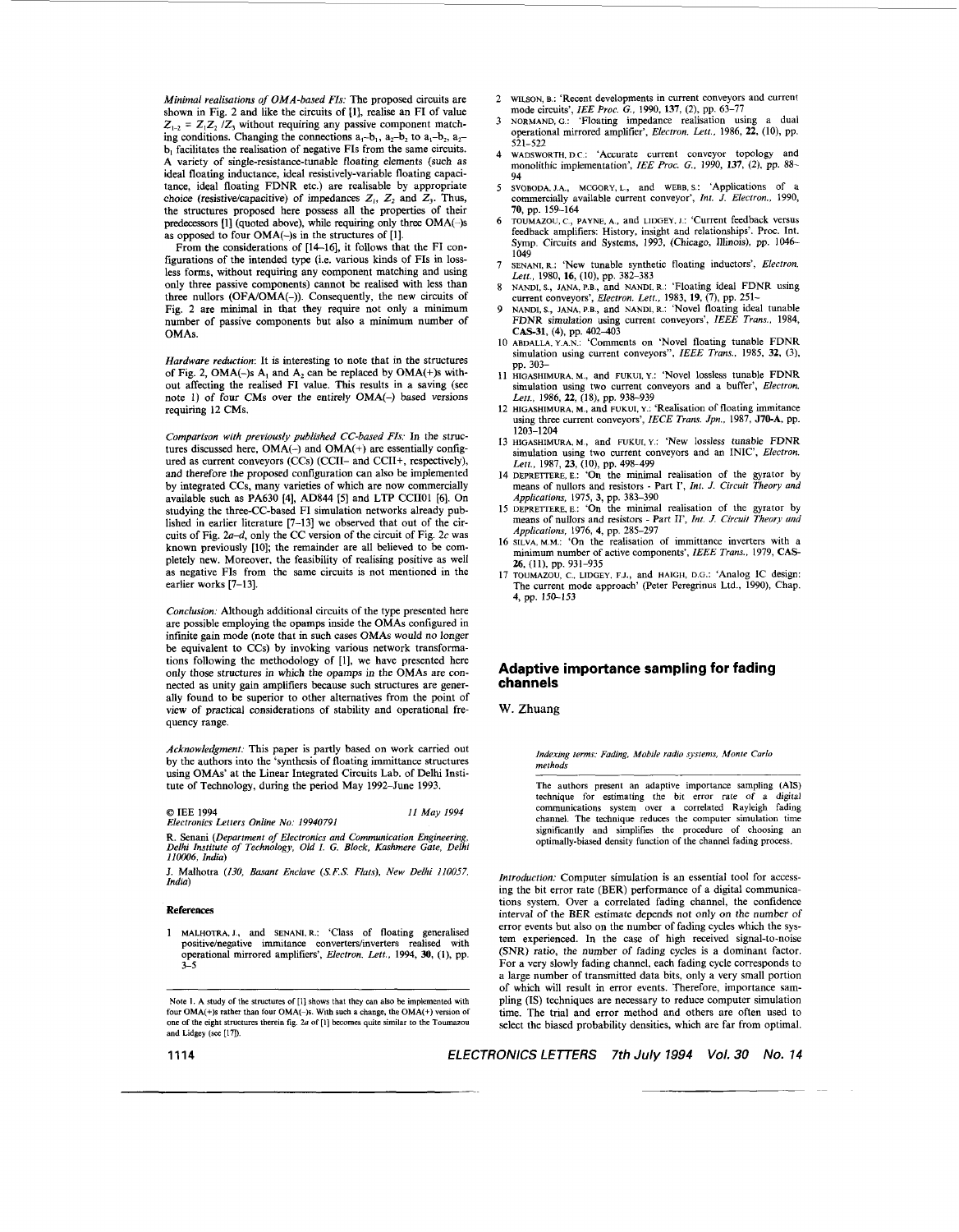Recently adaptive importance sampling (AIS) has been investigated for BER estimation over an additive white Gaussian noise (AWGN) channel [I]. This Letter presents an AIS technique for a Rayleigh fading channel. An adaptive algorithm is given that can be used to search for optimally biased probability densities during the course of IS simulation. The AIS technique iteratively adapts the biased probability densities to be optimal, and considerably reduces the computer simulation time.

|                                           | modulator                             |                  |       |
|-------------------------------------------|---------------------------------------|------------------|-------|
| data<br> source <br>∤encoder  −           | ls(t) fading<br>ichannel <sup>,</sup> | <b>Lidecoder</b> | ldata |
| transmitter                               |                                       | receiver         | 910/1 |
| Fig. 1 Functional block diagram of system |                                       |                  |       |

System description and importance sampling: A simplified system functional block diagram is shown in Fig. 1. The fading channel corrupts the signalling waveform  $s(t)$  by introducing a Rayleigh distributed multiplicative envelope distortion  $y(t)$  and a carrier phase disturbance  $\psi(t)$  uniformly distributed over *[0, 2x]*. The received signal  $r(t)$  is also degraded by AWGN  $n(t)$ . The system BER performance depends on  $s(t)$ ,  $\gamma(t)e^{-j\psi(t)}$  and  $n(t)$ . The PDF of  $y(t)$  is

$$
f_{\gamma}(\gamma) = \begin{cases} (\gamma/\sigma_{\gamma}^{2}) \exp(-\gamma^{2}/2\sigma_{\gamma}^{2}) & \gamma \ge 0 \\ 0 & \gamma < 0 \end{cases}
$$
 (1)

If the same form of the PDF is desired, then the weighting function  $w(y)$  with a modified parameter  $\sigma^*$  is

$$
w(\gamma) = \frac{f_{\gamma}(\gamma)}{f_{\gamma}^*(\gamma)} = \frac{\sigma_{\gamma}^{*2}}{\sigma_{\gamma}^2} \exp\left[\frac{\gamma^2(\sigma_{\gamma}^2 - \sigma_{\gamma}^{*2})}{2\sigma_{\gamma}^2 \sigma_{\gamma}^{*2}}\right] \quad \gamma \ge 0 \quad (2)
$$

With IS, the simulation process for each BER value is divided into a number of short sub-simulations. The fading process  $\Gamma^*$  is correlated according to eqn. 1.3-7 in [2] in each sub-simulation, but uncorrelated for different sub-simulations. As a result, the system can go through all the statistical statuses of the channel fading in a shorter period compared with that of a single long simulation. Each sub-simulation is long enough to take into account the system memory, so that the BER estimate is not affected by the simulation division. The optimally biased variance  $\sigma_*^{*2}$  is the value which minimises the variance of the estimation error  $(\sigma_e^2)$ . Because  $\sigma_e^2$  is a function of *p*, to be estimated, the optimal  $\sigma_v^*$  cannot be obtained directly by minimising  $\sigma_e^2$ . In the following, an adaptive recursive algorithm is presented to obtain the optimal  $\sigma_{y}^{*2}$  during the course of simulation.

Adaptive algorithm for weighting function: During each sub-simulation,  $p_e$  is estimated; when error events occur, the samples of the channel fading are noted, which are distributed according to the unknown optimal IS density. These fading samples are used to estimate the optimal  $\sigma_{\tau}^{*2}$  which is then used to generate channel fading samples for the next sub-simulation. With AIS the estimation of the optimal weighting function is performed at the same time as the estimation of  $p_e$ , and is then used in the next sub-simulation. From eqn. 1,

$$
E\{\gamma^2\} = \int_{-\infty}^{\infty} \gamma^2 f_{\gamma}(\gamma) d\gamma = 2\sigma_{\gamma}^2 \tag{3}
$$

therefore, an estimate of the biased  $\sigma_v^{*2}$  can be obtained from the expectation of the fading samples which cause error events, which is

$$
\mu = E(\gamma^2 | \gamma \in \Xi) = \int_{\Xi} \gamma^2 \frac{f_{\gamma}(\gamma)}{p_e} d\gamma = \frac{p_e^*}{p_e} \bar{\gamma}^2 \tag{4}
$$

where  $\Xi$  is the set of  $\gamma$  which corresponds to an error event,  $p^*$  is the probability of error and  $\bar{y}^2 = E^*[\gamma^2 w(\gamma)] \gamma \in \Xi$ ] is the mean when  $f^*(y)$  is used. Because the white Gaussian noise samples are  $\ddot{i}$ . i.i.d. random variables, and the channel fading samples are correlated in each sub-simulation, the adaptive algorithms [l] developed for the optimal biased PDF of the Gaussian noise are not directly applicable to correlated channel fading. Only the independent samples should be used for estimating  $\overline{y}^2$  in order to reduce the variance of the estimation error, which may be a very small number in each sub-simulation. To increase the size of the inde-

*ELECTRONICS LETTERS 7th July 1994 Vol. 30* 

pendent samples, all the independent fading samples causing error events in the previous sub-simulations should be used to bias the IS density for the next sub-simulation. A new recursive algorithm is given here to estimate  $\bar{v}^2$ :

$$
\bar{\gamma}_0^2 = \frac{1}{p_0} \sum_{k=1}^{p_0} \gamma_{0k}^2 w_0(\gamma_{0k}) \quad m_0 = p_0 \tag{5}
$$

$$
\bar{\gamma}_i^2 = \frac{m_{i-1}}{m_i} \bar{\gamma}_{i-1}^2 + \frac{1}{m_i} \sum_{k=1}^{p_i} \gamma_{ik}^2 w_i(\gamma_{ik}) \quad m_i = m_{i-1} + p_i \tag{6}
$$

where  $p_i$  and  $m_i$  are the numbers of independent samples in the *i*th sub-simulation, and up to the *i*th sub-simulation, respectively,  $\gamma_{ik}$ is the kth independent sample in the ith sub-simulation, all these fading samples causing error events;  $w_i(\cdot)$  is the weighting density of the *i*th sub-simulation. The estimate of  $\mu$  after the *I*th sub-simulation can be derived as

$$
\hat{\mu}_I = \bar{\gamma}_I^2 / [(1/m_I) \sum_{i=1}^I \sum_{k=1}^{p_i} w_i(\gamma_{ik})]
$$
(7)

which is a weakly consistent estimator of  $\mu$ . The updated biased density function  $f''_{y}(\gamma)$  for the next sub-simulation is achieved with  $\hat{\sigma}^{*2} = (1/2)\hat{\mu}_1$ .

Table **1:** Sample size and improvement ratio

| SNR/bit  | Sample size            |                     |                     | Improvement ratio |     |
|----------|------------------------|---------------------|---------------------|-------------------|-----|
|          | $\overline{\text{MC}}$ | IS.                 | AIS                 | IS                | AIS |
| $\bf dB$ |                        |                     |                     |                   |     |
| 10       | $5.0 \times 10^{5}$    | $1.0 \times 10^{4}$ | $3.0 \times 10^{3}$ | 50                | 167 |
| 15       | $5.0 \times 10^{5}$    | $1.0 \times 10^{4}$ | $3.0 \times 10^{3}$ | 50                | 167 |
| 20       | $5.0 \times 10^{5}$    | $1.0 \times 10^{4}$ | $3.0 \times 10^{3}$ | 50                | 167 |
| 25       | $5.0 \times 10^{5}$    | $1.0 \times 10^{4}$ | $3.0 \times 10^3$   | 50                | 167 |
| 30       | $5.0 \times 10^{5}$    | $1.0 \times 10^{4}$ | $3.0 \times 10^3$   | 50                | 167 |
| 35       | $5.0 \times 10^{5}$    | $1.0 \times 10^{4}$ | $3.0 \times 10^{3}$ | 50                | 167 |
| 40       | $1.0 \times 10^{6}$    | $1.2 \times 10^{4}$ | $3.0 \times 10^{3}$ | 83                | 333 |
| 45       | $1.5 \times 10^{6}$    | $1.4 \times 10^{4}$ | $3.0 \times 10^3$   | 107               | 500 |



 $\circ$  **IS** simulation  $\times$  AIS simulation

Example: Differential *QPSK:* Fig. 2 shows the BER performance of differential QPSK based on theoretical analysis, Monte Carlo (MC) simulation, IS simulation (with a biased PDF of the channel fading process with  $\sigma_r^{*2} = 0.1\sigma_r^2$  obtained by trial and error), and AIS simulation. A channel fading rate of  $10^{-4}$  is selected. Fig. 3 shows the convergence of the estimated optimal  $\sigma_{\gamma}^{*2}$  for the (SNR/ bit) values ranging from lOdB to 45dB. Table 1 gives the data sample size and the improvement ratio of the computer simulations. The sample sizes are necessary for achieving the BER estimates with a 90% confidence interval of  $(BER = 0.5, BER = 2.0)$ .

*No. 14* **1115**